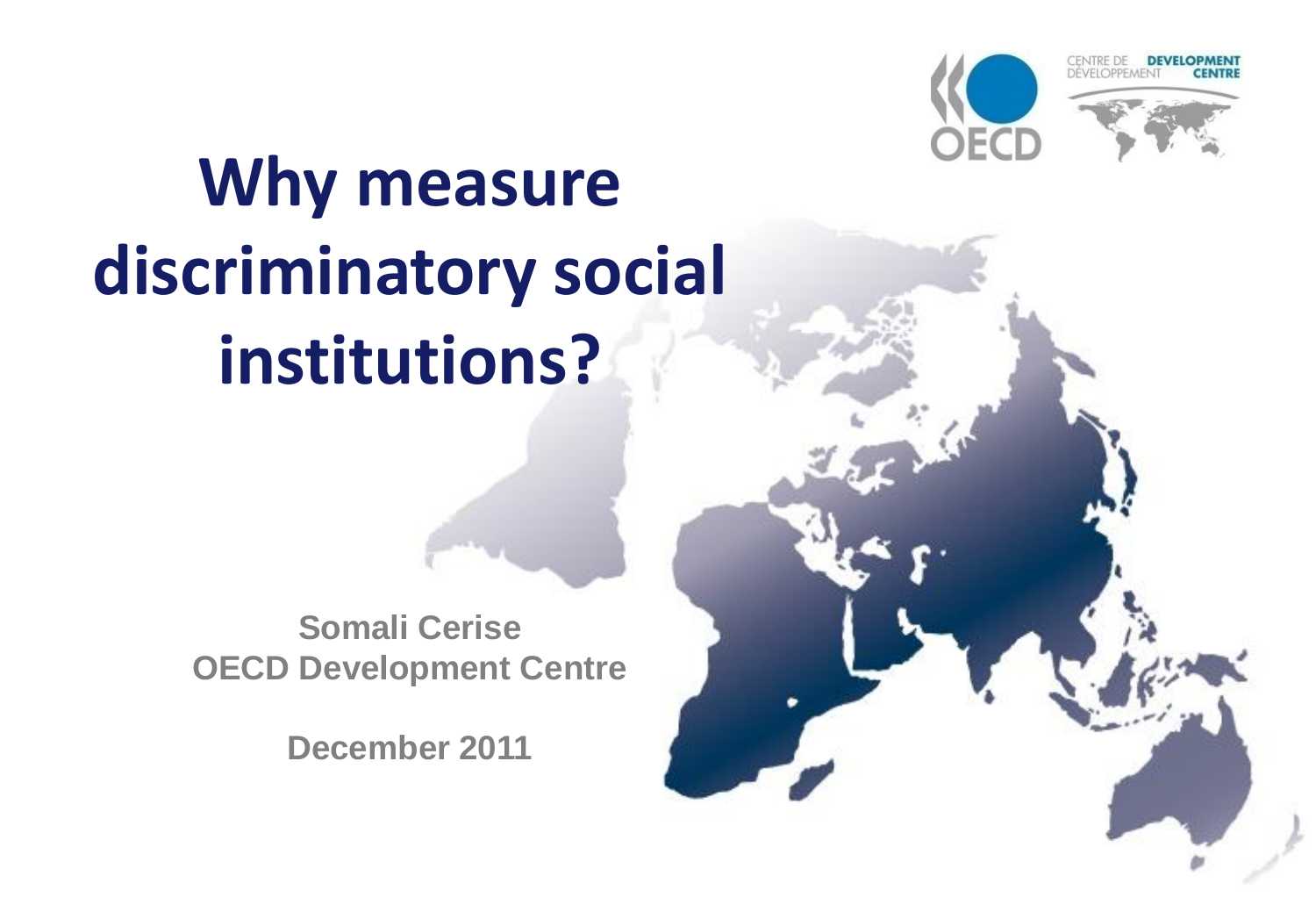#### **Why measure discriminatory social institutions?**

What existing **indicators** tell us:

What can **discriminatory social institutions** tell us?

What we can **observe**: Gender gaps in employment outcomes

- Lower participation rate
- Gender pay gap
- Segregation and segmentation

- Lack of decision-making power and lower status in the family
- Violence against women
- Restricted access to public space
- Restricted entitlements and access to resources

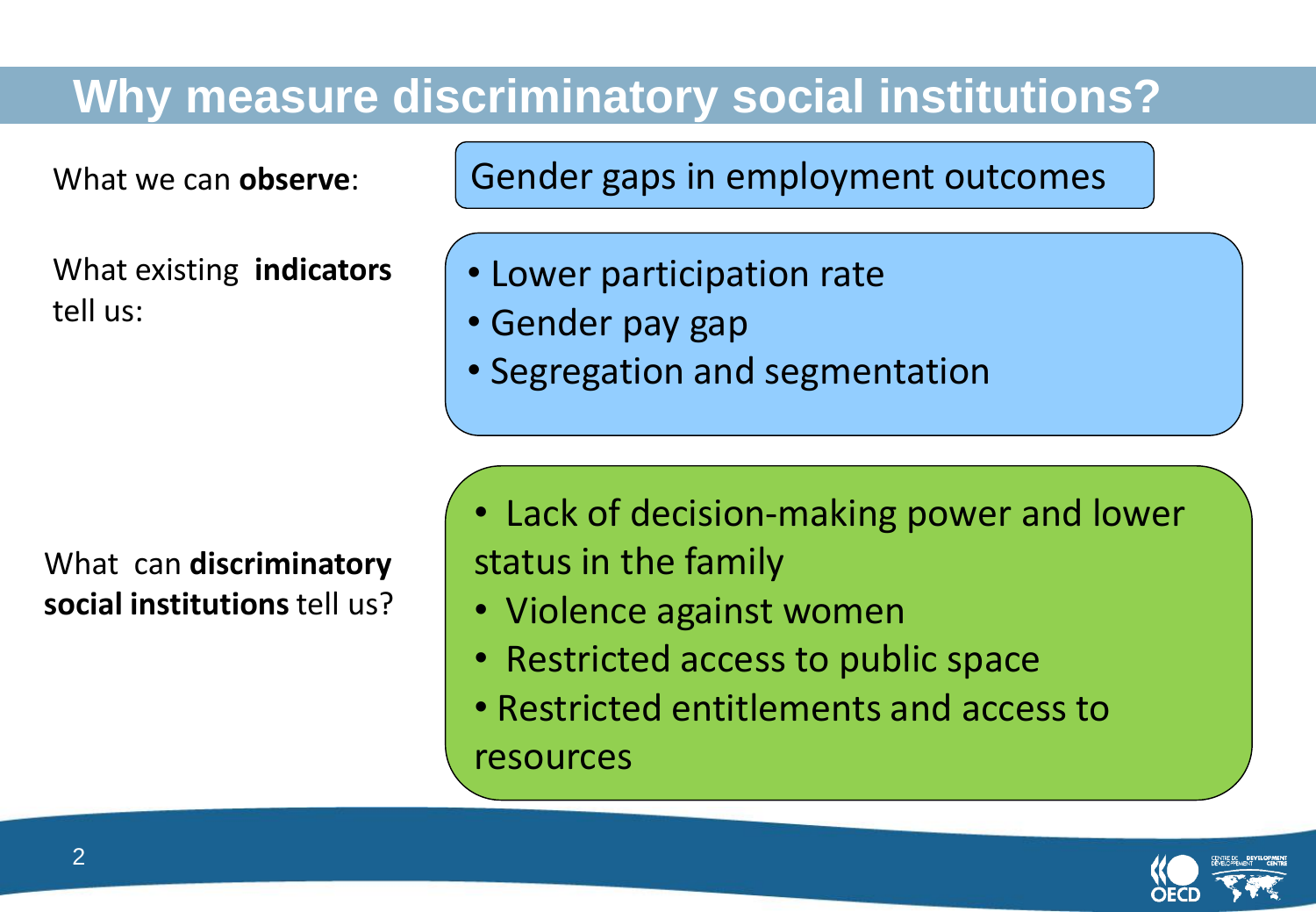#### **What are discriminatory social institutions?**

- Formal and informal laws, social norms and practices that shape or restrict the decisions, choices and behaviours of groups, communities and individuals.

- *Discriminatory social institutions impact negatively on women and girls by restricting their access to opportunities, resources and power.*

- Framework of social institutions makes visible the **underlying power relations** at the heart of gender inequality

- Discriminatory social institutions **can be measured** to inform the design of policies and allocation of donor resources.

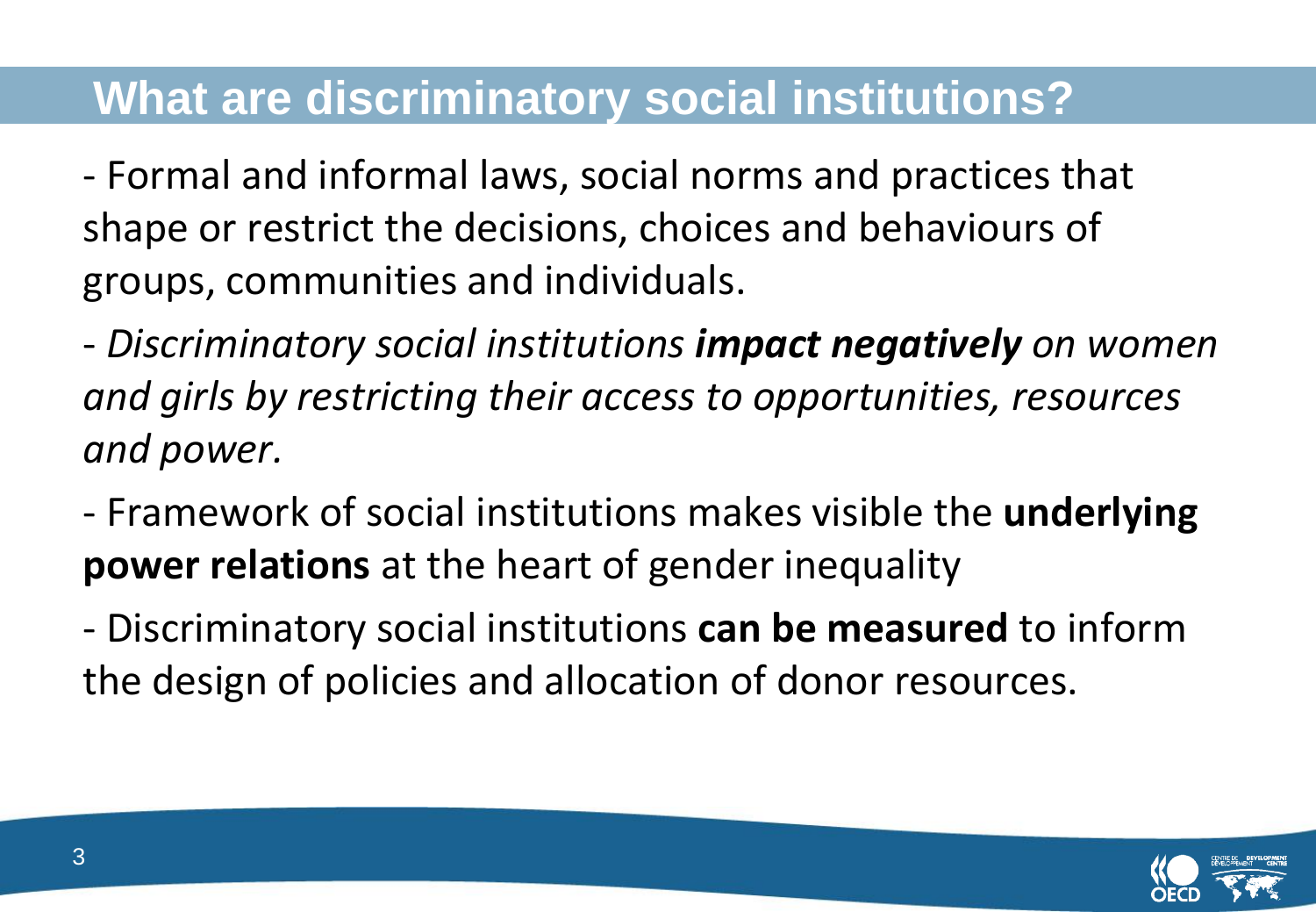#### **SIGI: 5 areas of discrimination**



#### Updated SIGI with revised framework to be launched in 2012

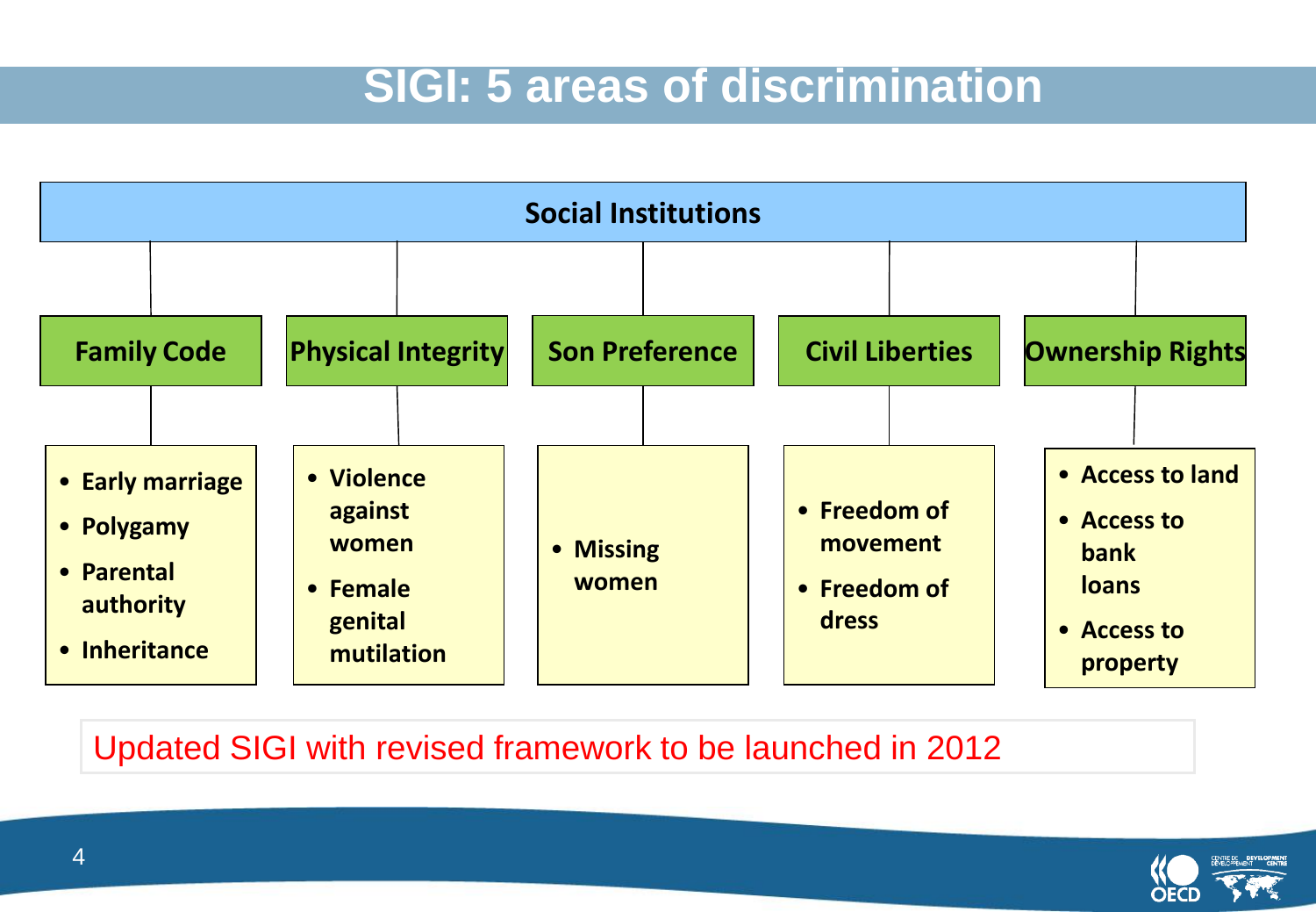## **What can SIGI tell us?**



Level of discrimination, SIGI Physical Integrity sub-index quartiles

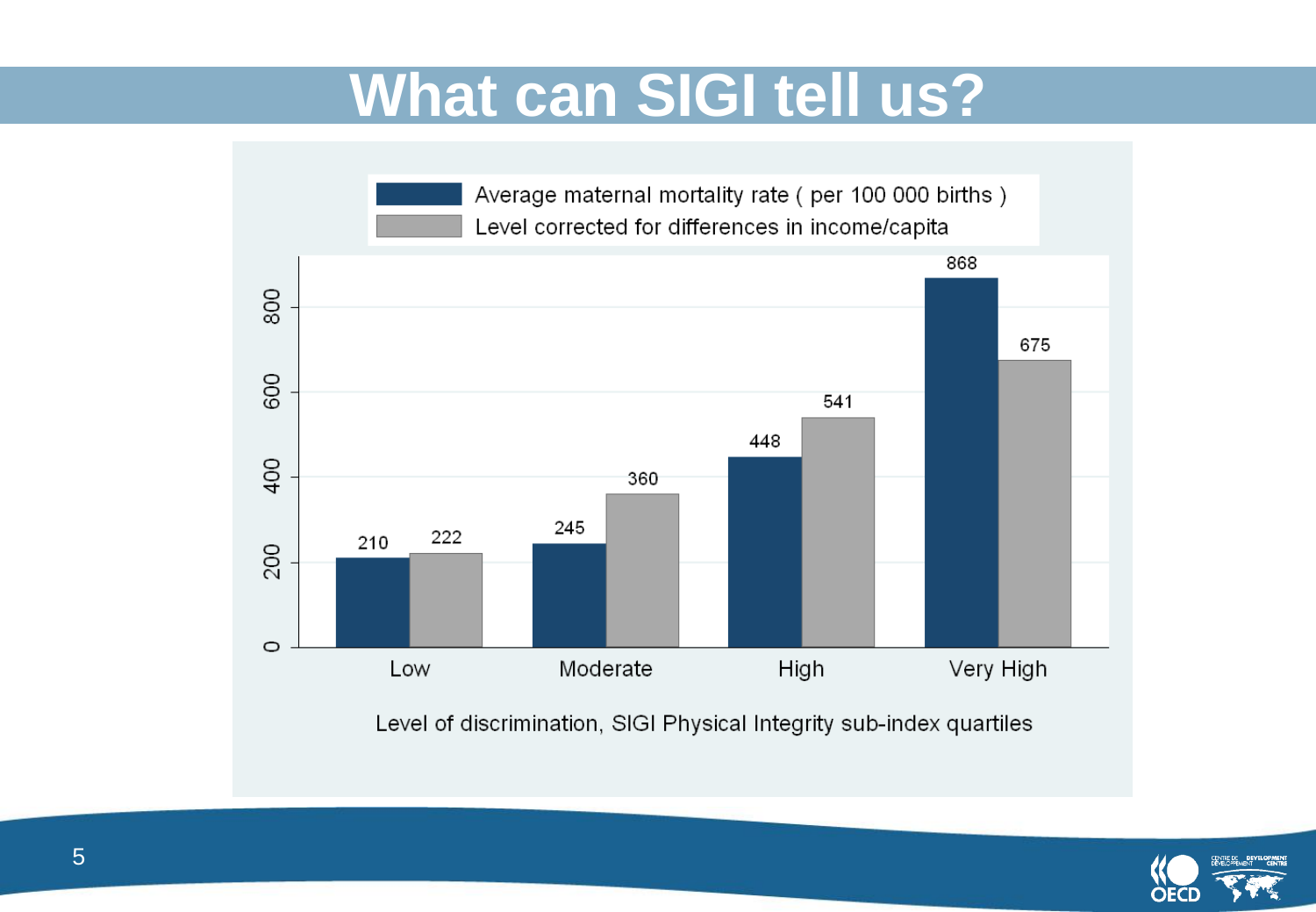### **SIGI India pilot**

- To develop a country-appropriate tool for *monitoring* discriminatory social institutions, *making comparisons* across states, and *informing effective policy interventions.*
- *Reflects current gender equality discussions:*
	- Skewed sex ratios stemming from son preference is a growing crisis
	- Women's lack of autonomy in the household is associated with poor economic outcomes and higher infant and child mortality rates
	- Women's restricted access to property and assets has implications for their economic security
	- Restrictions on women's mobility and access to public space limits participation in economic, social and political life